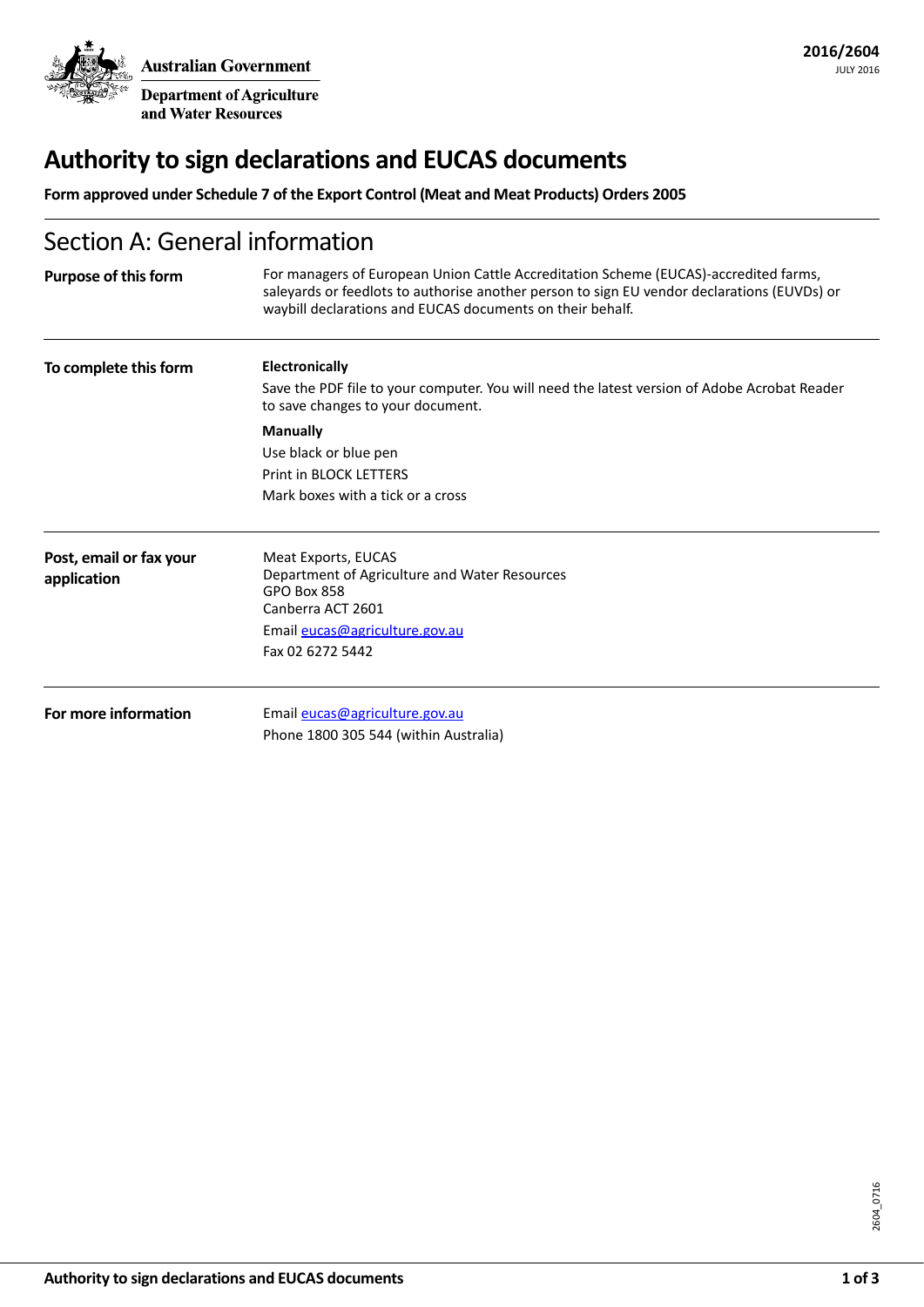## Section B: Property and manager details

### **1 Provide the Property Identification Code (PIC) of each property.**

| Family name     |          |
|-----------------|----------|
|                 |          |
| State/territory | Postcode |
| Mobile phone    |          |
|                 |          |
|                 |          |

# Section C: Person authorised to sign documents on behalf of manager

#### **To be completed by the authorised person.**

| Given name(s)                                 | Family name     |                   |
|-----------------------------------------------|-----------------|-------------------|
|                                               |                 |                   |
| Street address                                |                 |                   |
| Suburb/town/city                              | State/territory | Postcode          |
|                                               |                 |                   |
| Work phone (include area code)                | Mobile phone    |                   |
|                                               |                 |                   |
| Email                                         |                 |                   |
|                                               |                 |                   |
| Fax                                           |                 |                   |
| Signature (enter signature or type your name) |                 | Date (dd/mm/yyyy) |
|                                               |                 |                   |
|                                               |                 |                   |